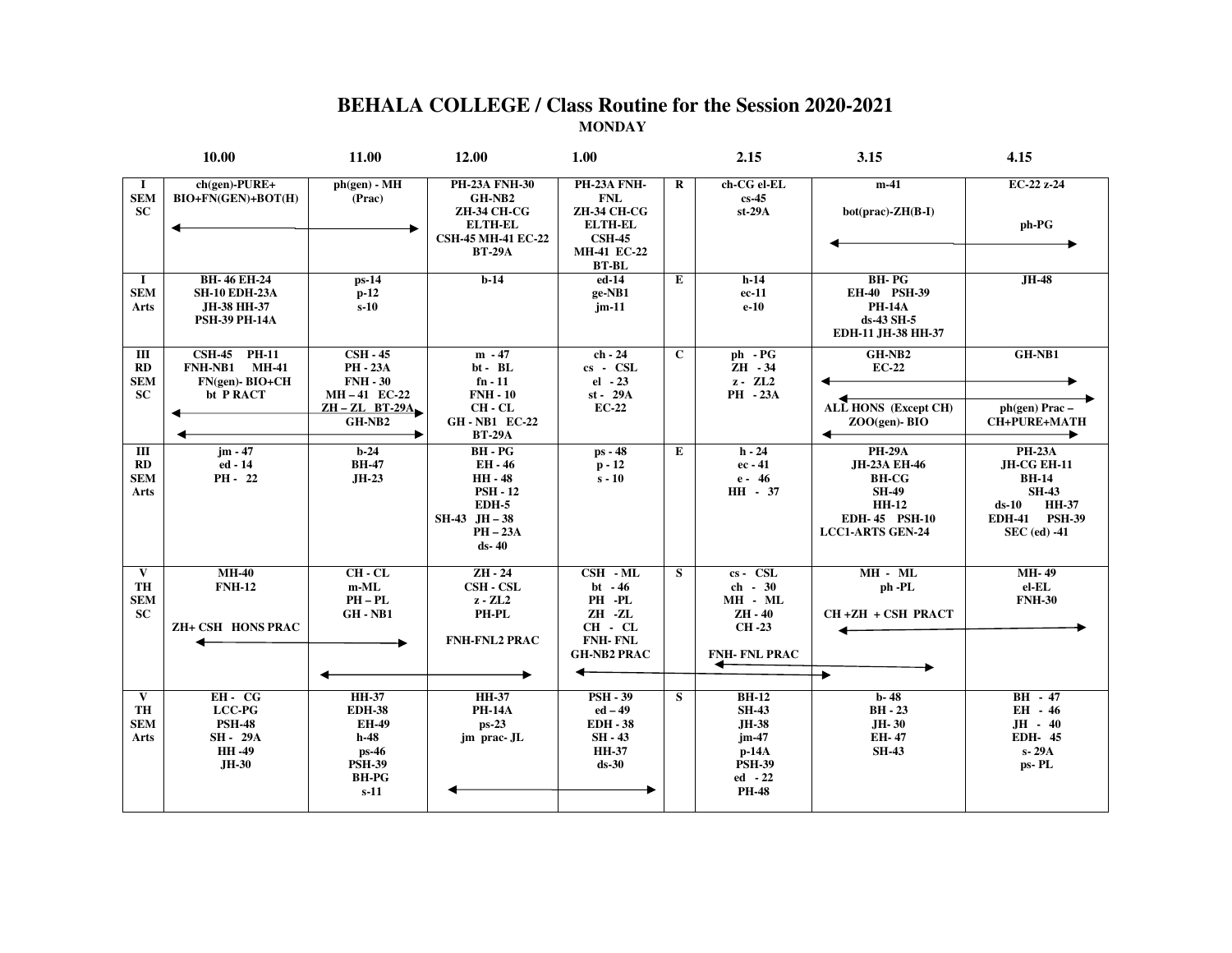## **TUESDAY**

|                                            | 10:00                                                                                                                          | 11:00                                                                                                                              | 12:00                                                                                                                | 1:00                                                                                                       |                         | 2:15                                                                                                          | 3:15                                                                                                  | 4:15                                                                                                             |
|--------------------------------------------|--------------------------------------------------------------------------------------------------------------------------------|------------------------------------------------------------------------------------------------------------------------------------|----------------------------------------------------------------------------------------------------------------------|------------------------------------------------------------------------------------------------------------|-------------------------|---------------------------------------------------------------------------------------------------------------|-------------------------------------------------------------------------------------------------------|------------------------------------------------------------------------------------------------------------------|
| 1<br><b>SEM</b><br><b>SC</b>               | <b>PH-23A</b><br><b>FNH-FNL</b><br><b>ZH-34CH-CG</b><br><b>ELTH-EL</b><br><b>CSH-45 MH-41</b><br>$EC-22$<br><b>BT(BL) PRAC</b> | <b>PH-23A</b><br><b>FNH-30 GH-NB2</b><br><b>ZH-34 CH-CG</b><br><b>ELTH-EL</b><br><b>CSH-CSL MH-41</b><br><b>EC-22</b>              | $z-41$<br>ph-PG                                                                                                      | ch-CG<br>$el-23A$<br>$cs-45$<br>$st-29A$                                                                   | R                       | ph-PG<br><b>BT-BL</b>                                                                                         | $EC-22$<br>GH-NB1                                                                                     | GH-NB1<br>Bot prac- $(bio gen +ge)$<br>gen)<br>+ ALL HONS                                                        |
| $\bf{I}$<br><b>SEM</b><br>Arts             | AECC(Arts)+ge (gen with<br>bot combination)<br><b>ENG-PG</b><br><b>BNG-24(HONS.)</b><br><b>BNG-14(GEN)</b>                     | $\overline{\text{AECC(Arts)} + \text{ge}}$<br>(gen with bot<br>combination)<br><b>ENG-PG</b><br>BNG-24(HONS)<br><b>BNG-14(GEN)</b> | $b-14$                                                                                                               | $ps-14$<br>$p-11$<br>$s-10$                                                                                | E                       | p.ed-46<br>ed-14<br>ge-NB1<br>$jm-37$<br><b>EDH-48</b>                                                        | <b>BH-12</b><br><b>EH-46</b><br>$SH-10$<br><b>EDH-11 JH-38</b><br><b>HH-37 PSH-39</b><br>PH-14A ds-48 | $b-24$                                                                                                           |
| Ш<br>RD<br><b>SEM</b><br><b>SC</b>         | CSH-ML EC-22<br>COM(gen)- MH+ PURE                                                                                             | <b>CSH-45 EC-22</b><br>CHEM (gen)-ZH+<br>$PH + FNH$<br>+MH+PURE<br><b>GH PRACTICAL</b><br>NB1                                      | <b>MH-49 EC-22</b><br>CH+PH+ZH+CSH+BT<br><b>PRACTICAL</b><br>$bt - 43$                                               | <b>FNH-FNL</b><br><b>MH-41</b><br>GH-NB1<br>$el-23A$                                                       | $\mathbf{C}$            | <b>PH-23A</b><br><b>FNH-FNL</b><br>ZH-34<br>$CH-CG$<br><b>CSH-29A EC-22</b><br>MH-41 BT-BL<br>$SEC (ch) - CG$ | ph-PG<br>ZH-34<br>$z$ - $ZL2$<br><b>PH-23</b><br><b>GH-41</b><br>$st-29A$                             | <b>FNH-30</b><br><b>ZH-48</b><br><b>CH-23</b><br><b>CSH-CSL</b><br><b>MH-41</b><br><b>PH-23A</b><br><b>BT-BL</b> |
| $\overline{m}$<br>RD<br><b>SEM</b><br>Arts | <b>PH-14A</b><br><b>PSH-39</b><br>EDH-NB2<br><b>HH-37</b><br>JH-38<br>EH-47 SH-29A<br>ds-12 SEC(h)-11<br>$SEC(ed) - NB2$       | $b-12$<br><b>SH-10</b><br><b>BH-46</b><br>JH-23                                                                                    | $ps-24$<br>$p-11$<br>$s-10$<br>$JH-23$<br><b>EDH-23</b>                                                              | <b>PSH-47</b><br><b>PH-14A</b><br><b>EDH-48</b><br>EH-46 BH-PG<br>HH-37 SH-5<br>p.ed-PRAC-<br><b>FIELD</b> | E                       | $ed-24$<br>ge-NB2<br>$jm-11$<br>p.ed-PRAC-FIELD<br><b>PSH-39</b><br>$SEC(h) -23$                              | <b>BH-24</b><br>$b-14$                                                                                | <b>PH-14A</b><br><b>PSH-39 EDH-49</b><br>JH-38 HH-11<br>EH-46 BH-47<br><b>SH-22</b><br><b>LCC1-ARTS GEN-PG</b>   |
| V<br>TH<br>${\bf SEM}$<br><b>SC</b>        | $MH-40$<br>$ZH-+CSH+$<br><b>FNH PRACT</b>                                                                                      | PH-PL<br>$fn-11$<br>$m-47$                                                                                                         | <b>MH-40</b><br><b>CH-CL</b><br><b>PH-23A</b><br>el-29A<br>$ch-30$<br>$ZH-47$<br>GH-NB2<br><b>CSH-45</b>             | <b>MH-ML</b><br>ph-PL<br>$fn-35$<br>GH-NB <sub>2</sub><br>CH-CL<br>ZH-34<br><b>CSH-12</b>                  | S                       | $cs-45$<br>$bt-47$<br>ZH-ZL<br>CH-CL<br>ph-PL                                                                 | $MH-40$<br><b>PH-PL</b><br><b>FNH-30</b><br>$GH - (NB2) + CSH$<br><b>PRACT</b>                        | $z$ - $ZL$<br><b>FNH-12</b><br><b>CH PRACT</b>                                                                   |
| $\mathbf{V}$<br>TH<br><b>SEM</b><br>Arts   | <b>PH-PL</b><br><b>PSH-30</b><br>$p.edu-5$<br><b>BH-48</b><br><b>EH-46</b>                                                     | <b>BH-37</b><br><b>PH-14A</b><br>$JH-NB1$<br><b>LCC1-ARTS GEN</b><br>-49<br><b>EDH-38 PSH-39</b>                                   | <b>FNH-FNL</b><br><b>PSH-39</b><br><b>HH-37</b><br>JH-38ps-12<br><b>EH-46</b><br><b>EDH-14A</b><br><b>SH-5 BH-48</b> | FNH + PH+ PRAC<br>↞<br><b>EDH-39</b><br><b>HH-38</b><br>ds-43 PH--22<br>JH-30 BH-24<br>h-49                | $\overline{\mathbf{s}}$ | <b>SH-38</b><br><b>EH-12</b><br>$jm-30$<br>$s-43$<br>ed-10                                                    | ge-CG<br><b>PH-5 BH-49</b><br><b>EH-47</b><br><b>EDH-23A</b><br><b>PSH-45 SH-43</b>                   | <b>HH-37</b><br><b>SH-29A</b><br><b>EDH-5</b>                                                                    |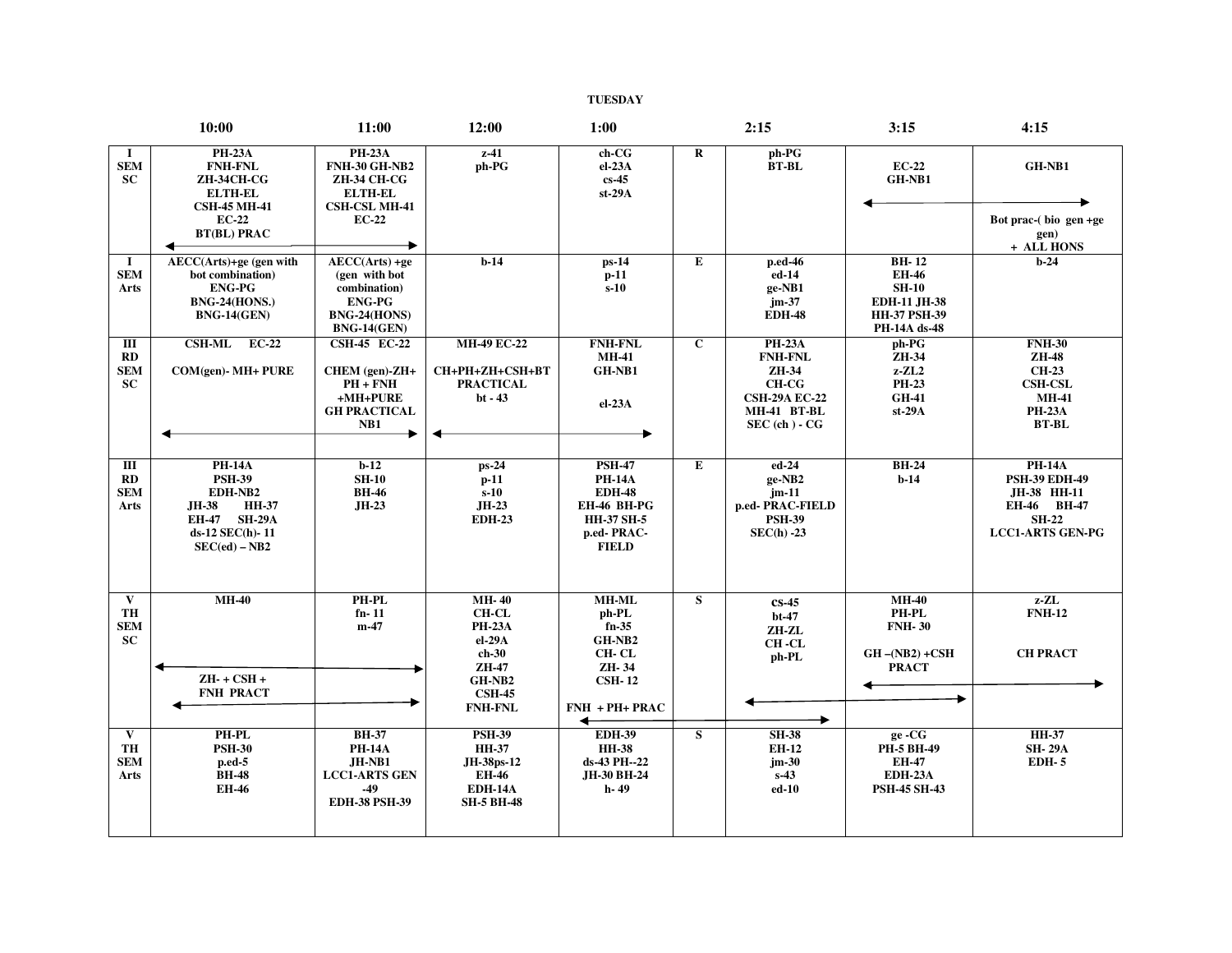## **WEDNESDAY**

|                                            | 10:00                                                                                                          | 11:00                                                                                                              | 12:00                                                                                                                  | 1:00                                                                                        |              | 2:15                                                                                                | 3:15                                                                                                         | 4:15                                                                                                           |
|--------------------------------------------|----------------------------------------------------------------------------------------------------------------|--------------------------------------------------------------------------------------------------------------------|------------------------------------------------------------------------------------------------------------------------|---------------------------------------------------------------------------------------------|--------------|-----------------------------------------------------------------------------------------------------|--------------------------------------------------------------------------------------------------------------|----------------------------------------------------------------------------------------------------------------|
| $\bf{I}$<br><b>SEM</b><br><b>SC</b>        | <b>PH-23A</b><br><b>FNH-30</b><br>ZH-34<br><b>CH-CG</b><br><b>CSH-CSL MH-41</b><br>EC-22 BT-BL                 | <b>MH-41</b><br>$m-47$<br>$z-48$<br><b>GH-NBI</b>                                                                  | $ch-CG$<br>el-EL<br>$cs-47$<br>$st-29A$                                                                                | $fn-NB2$<br>bot-CG<br>st-29A-<br>MH+PURE+PH<br>$ELT(gen)$ -<br>MH+PURE+PH+<br>CSH           | $\bf R$      | Fn-38<br>$bot-34$<br>$st-29A$<br>$COM(gen)$ -<br>MH+PH+PURE+ELTH                                    | $MH-41$<br><b>ALL HONS</b><br>GH-NB2                                                                         | $EC-22$<br>GH-NB2                                                                                              |
| $\bf{I}$<br><b>SEM</b><br>Arts             | p.ed-49<br>ed-24<br>$jm-11$                                                                                    | $BH-12$<br><b>EH-14</b><br><b>SH-10</b><br><b>EDH-23A JH-38</b><br><b>HH-37 PSH-39</b><br><b>PH-14A</b><br>$ds-49$ | $b-14$                                                                                                                 | $h-14$<br>ec-10<br>$e-11$                                                                   | E            | $h-14$<br>$ec-10$<br>$e-11$                                                                         | <b>BH-24</b><br><b>EH-46 SH-10</b><br><b>EDH-11</b><br><b>JH-JL HH-37</b><br><b>PSH-39 PH-14A</b><br>p.ed-PG | <b>BH-12</b><br><b>EH-46</b><br><b>EDH-23A</b><br>JH-38 HH-48<br><b>PSH-39</b><br><b>PH-14A</b>                |
| Ш<br>RD<br><b>SEM</b><br>SC                | ZH-PG<br><b>MH-40 EC-22</b><br>$ELT(gen)-MH+CSH$<br>$ZOO(qen)$ - BIO<br>PH +FNH+GH +CH+ BT<br><b>PRACTICAL</b> | ZH-ZL<br>$EC-22$<br><b>St(gen0-29A-MH</b><br>$+$ PURE                                                              | <b>FNH-FNL</b><br><b>CH-30</b><br><b>MH-41</b><br>GH-NB2<br>bt_-BL                                                     | ph-PG<br>$z-12$<br><b>PH-23A</b><br>$EC-22$<br>ZH+ CSH<br><b>PRACT</b><br>×                 | $\mathbf{C}$ | <b>MH-41</b><br>$m-47$<br>$fn-12$<br><b>FNH-FNL</b><br><b>BT-BL</b>                                 | <b>CH-CL</b><br>ch-CG<br>$cs-45$<br>$st-29A$                                                                 | <b>CSH-CSL</b><br><b>MH-41</b><br>ZH-24<br><b>FNH-FNL</b><br><b>CH-CL</b><br>PH-23A BT-BL<br>SEC (ch)-CL       |
| Ш<br>RD<br><b>SEM</b><br>Arts              | <b>PSH-39</b><br><b>BH-12</b><br><b>EH-46</b><br>PH-14A JH-38<br>SH-43 HH-37<br>EDH-PL ds-47                   | <b>BH-PG</b><br>$b-24$<br>JH-23                                                                                    | <b>PSH-39</b><br><b>BH-11</b><br><b>EH-46 PH-14A</b><br><b>SH-10 HH-37</b><br><b>EDH-38</b><br><b>LCC2-ARTS GEN-24</b> | $h-48$<br>ec-47<br>e-46<br><b>HH-37</b>                                                     | Е            | p.ed-PG<br>$ed$ - $CG$<br>jm-24 PH-14A<br><b>PSH-23A</b><br><b>EDH-48</b>                           | $h-40$<br>$ec-12$<br>$e-47$<br>JH-23<br><b>HH-37</b>                                                         | $BH-11$<br><b>EH-14 EDH-5</b><br><b>PH-47</b> JH-PG<br><b>SH-10 PSH-23</b><br>$SEC(b) -40$<br>$SEC(p.edu) -30$ |
| V <sub>TH</sub><br><b>SEM</b><br><b>SC</b> | m-ML<br>fn-FNH<br>$PH++CSH+CH+ZH$<br><b>GH PRACT</b>                                                           | <b>MH-ML</b><br>ph-PL<br><b>FNH PRAC</b><br>GH-NB1                                                                 | $MH-40$<br>PH-PL<br>$el-23A$<br>$ch-12$<br>ZH-PG                                                                       | $MH-40$<br>ph-PL<br>bt-BL<br>GH-NB1<br><b>CSH-45</b><br><b>CH-CL</b><br><b>FNH-30</b>       | S            | $cs$ -CSL<br>PH-PL<br><b>FNH-35</b><br><b>CH-CL</b><br>$\text{CSH-45}$<br>ZH-ZL<br>fn-FNL<br>GH-NB1 | <b>CSH-CSL</b><br>PH-PL<br>MH-ML<br><b>ZH-48</b><br><b>CH-30</b>                                             | z-ZL<br><b>FNH PRACT</b>                                                                                       |
| $\mathbf{V}$<br>TH<br><b>SEM</b><br>Arts   | $EH - 48$<br><b>PSH-45</b><br><b>SH-49</b><br><b>PH-5</b><br>$b-14$                                            | <b>HH-30</b><br>b-CG<br><b>EH-46</b><br><b>EDH-11</b><br><b>SH-43 PH-5</b><br><b>BH-40</b>                         | <b>PH-22</b><br>$h-48$<br>ds-DSL<br><b>EDH-5</b><br>EH-49<br><b>SH-43</b>                                              | <b>BH-24</b><br><b>EDH-38</b><br>jm-23 p-14A<br><b>PSH-39</b><br>p.ed-43 ge-49<br>ed-41 s-5 | S            | <b>BH-49</b><br><b>EH-46</b><br><b>HH-37</b><br>ge-NB2 PSH-39<br>$SH-5$<br>ed-22<br>p-23 JH-40      | JH-43<br><b>PH-5</b><br><b>EDH-14</b><br><b>PSH-38</b><br><b>HH-49 LCC-PG</b>                                | <b>HH-CG</b><br>ps-14A<br>JH-49<br>h- 29A<br>s-43 ds-DSL                                                       |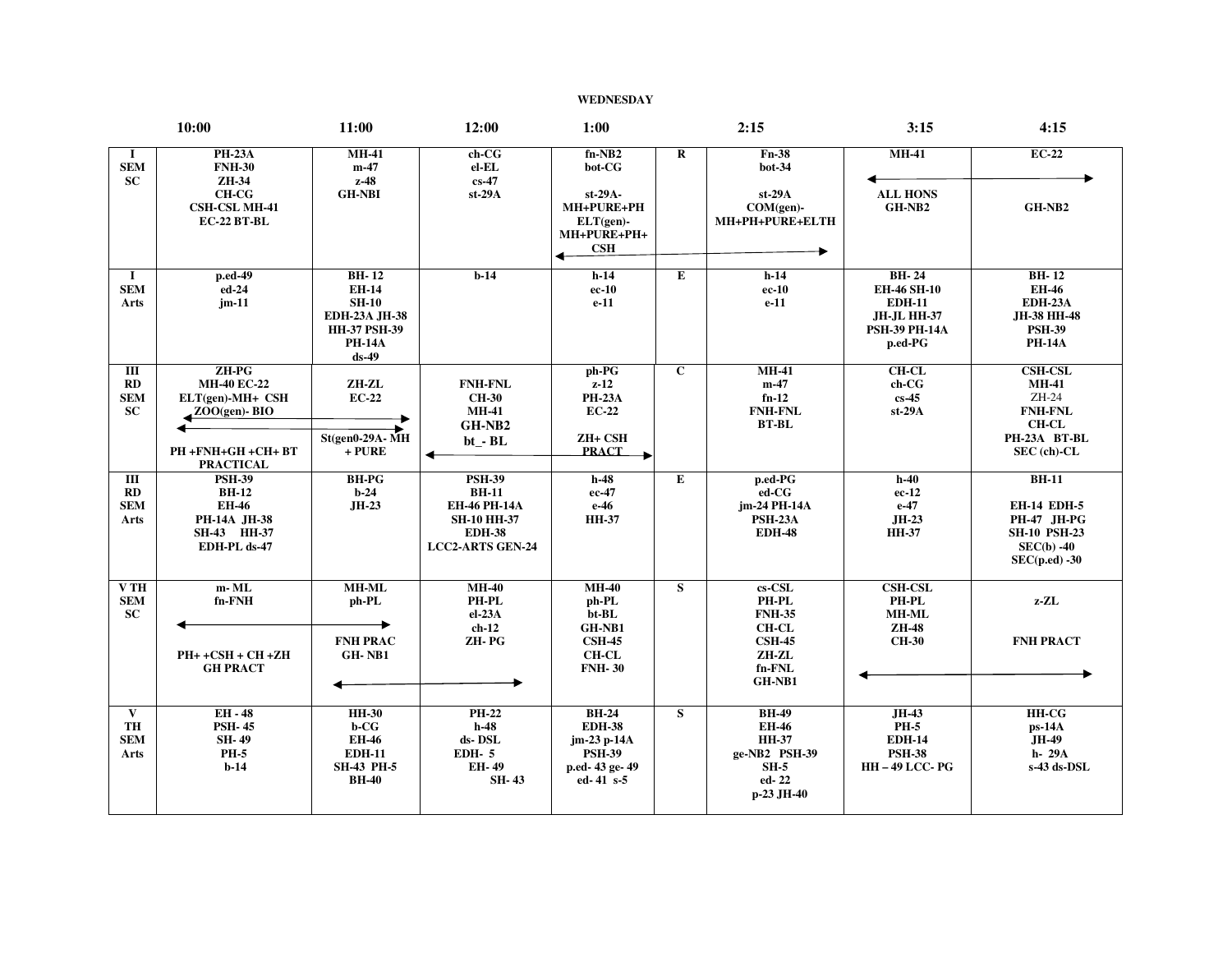## **THURSDAY**

|                                                         | 10:00                                                                                            | 11:00                                                                                                     | 12:00                                                                                                                    | 1:00                                                                                                             |              | 2:15                                                                                               | 3:15                                                                         | 4:15                                                                                                            |
|---------------------------------------------------------|--------------------------------------------------------------------------------------------------|-----------------------------------------------------------------------------------------------------------|--------------------------------------------------------------------------------------------------------------------------|------------------------------------------------------------------------------------------------------------------|--------------|----------------------------------------------------------------------------------------------------|------------------------------------------------------------------------------|-----------------------------------------------------------------------------------------------------------------|
| <b>I</b><br><b>SEM</b><br>SC                            | GH-NB2<br>$ZOO(qen)$ -<br>FNH+BIO+ge(gen)<br>ZL.                                                 | <b>EC-22</b><br>$ph(gen)$ -<br><b>CSH+PURE+ELTH</b><br>bot prac-ZH(B-I)                                   | ph-PG<br><b>BT-BL</b>                                                                                                    | <b>ELTH-EL</b><br>$fn-30$<br>$\bf{bot}\text{-}\bf{BL}$<br>$st-29A$<br>MH+PURE+PH<br>ELT(gen)-<br>MH+PURE+PH+CSH  | $\mathbf{R}$ | $fn-NB2$<br>$bot-CG$<br>$COM(gen)$ -<br>MH+PH+PURE+<br><b>ELTH</b>                                 | <b>MH-41</b><br>ALL HONS + BT                                                |                                                                                                                 |
| $\bf{I}$<br><b>SEM</b><br>Arts                          | $BH-12$<br><b>EH-47</b><br><b>SH-10 EDH-11</b><br>JH-38 HH-37<br><b>PSH-39 PH-14A</b><br>p.ed-12 | $BH-12$<br><b>EH-14</b><br><b>SH-10</b><br><b>JH-38</b><br><b>HH-37 PSH-39</b><br>PH-14A ds-PG            | $b-14$                                                                                                                   | $h-14$<br>$ec-12$<br>e-46                                                                                        | E            | $h-14$<br>ec-41<br>e-PG                                                                            | ed-14<br>$jm-11$                                                             | $ps-41$<br>$p-12$<br>$s-11$                                                                                     |
| Ш<br>RD<br><b>SEM</b><br><b>SC</b>                      | $EC-22$<br><b>HONS</b><br>CSH                                                                    | SEC (cs)-45 EC-22<br><b>MH-41, GH(NB1)</b><br>$CHEM$ (gen)-<br>PH+ZH+FNH+BIO+PURE                         | $MH-41$<br>$m-47$<br><b>FNH-FNL</b><br>PH+CH+ZH+<br>BT FNH<br><b>PTACT</b>                                               | <b>CSH-48 (SEC)</b><br>MH-ML(SEC)<br><b>FNH-FNL</b>                                                              | $\mathbf{C}$ | $PH-23A$<br><b>CH-30</b><br>bt-PG<br>$fn-29A$<br><b>CSH-45,</b><br><b>MH-40</b><br><b>BT-BL</b>    | $CH-CL$<br>ch-CG<br>$cs-45$<br>$st-29A$<br>$el-23A$<br>$EC-22$               | $ZH-PG$<br><b>CH-CG</b><br><b>CSH-CSL</b><br><b>PH-23A</b><br>$BT-BL$<br>St-29A prac<br>▸                       |
| $\mathbf{III}$<br>$\bf RD$<br><b>SEM</b><br><b>Arts</b> | $b-48$<br><b>BH-14</b><br>EH-46                                                                  | <b>EDH-29A</b><br>PSH-NB2<br><b>SH-43 HH-11</b><br>EH-46 BH-PG<br>JH-23A PH-23<br><b>LCC1-ARTS GEN-24</b> | $h-10$<br>$ec-22$<br>$e-11$<br>ge-12                                                                                     | ps-24<br>$p-37$<br>$s-22$                                                                                        | E            | <b>EDH-22</b><br><b>PSH-39</b><br>SH-47 HH-37<br>EH-46 JH-38<br><b>PH-14A</b><br>p.ed-Prac (Field) | p.ed-PG<br>ed-24<br>ge-NB2<br>jm-49<br><b>SH-10</b>                          | <b>PSH-39</b><br><b>BH-10</b><br><b>EDH-48</b><br><b>PH-14A</b><br>HH-37 JH-38,<br>SH-29A ds-24<br><b>EH-46</b> |
| VTH<br><b>SEM SC</b>                                    | <b>FNH-29A</b><br>$CSH -24$<br><b>MH-40</b><br><b>ZH-PRACT</b>                                   | $m-ML$<br>PH-PL<br><b>FNH+ CSH - PRACT</b>                                                                | <b>MH-ML</b><br><b>CH-30</b><br>PH-PL<br>el-EL<br>ch-CG<br>$ZH-ZL$<br>GH-NB1                                             | ph-PL<br>$bt-47$<br><b>FNH-23A</b><br><b>CH-CG</b><br><b>CSH-45</b><br><b>MH-41</b><br>PH+GH-NB1<br><b>PRACT</b> | S            | $cs-23$<br>ZH-34<br><b>CH-24</b>                                                                   | $ZH-23$<br>$z-47$<br><b>FNH-40</b><br>PH-PL<br><b>CH PRACT</b>               | <b>MH-30</b><br>GH-NB1<br><b>CSH-45</b>                                                                         |
| $\mathbf{V}$<br>TH<br><b>SEM</b><br>Arts                | HH-PG<br>$LCC - CG$<br><b>JH-23A</b><br><b>EDH-PL</b><br>$SH-5$<br><b>PSH-39</b><br><b>BH-41</b> | ps-NB1<br><b>BH-40</b><br><b>EH-CG</b>                                                                    | <b>BH-48</b><br><b>EH-46</b><br><b>PH-14A</b><br><b>EDH-38</b><br><b>SH-45</b><br>$jm-5$<br>p-43 PSH-39<br>HH-37 p.ed-23 | <b>BH-10</b><br><b>PH-14A</b><br><b>JH-38</b><br><b>PSH-39</b><br>ed-49 SH-5<br><b>EDH-PG</b>                    | S            | $SH-43$<br>$JH-10$<br>$b-48$<br><b>EH-49</b>                                                       | $h-46$<br>$s-30$<br>$ds-43$<br><b>HH-37</b><br><b>JH-38</b><br><b>PH-14A</b> | <b>EH-49</b><br><b>PSH-22</b><br><b>EDH-5</b><br><b>HH-47</b><br>JH-23<br>$b-40$                                |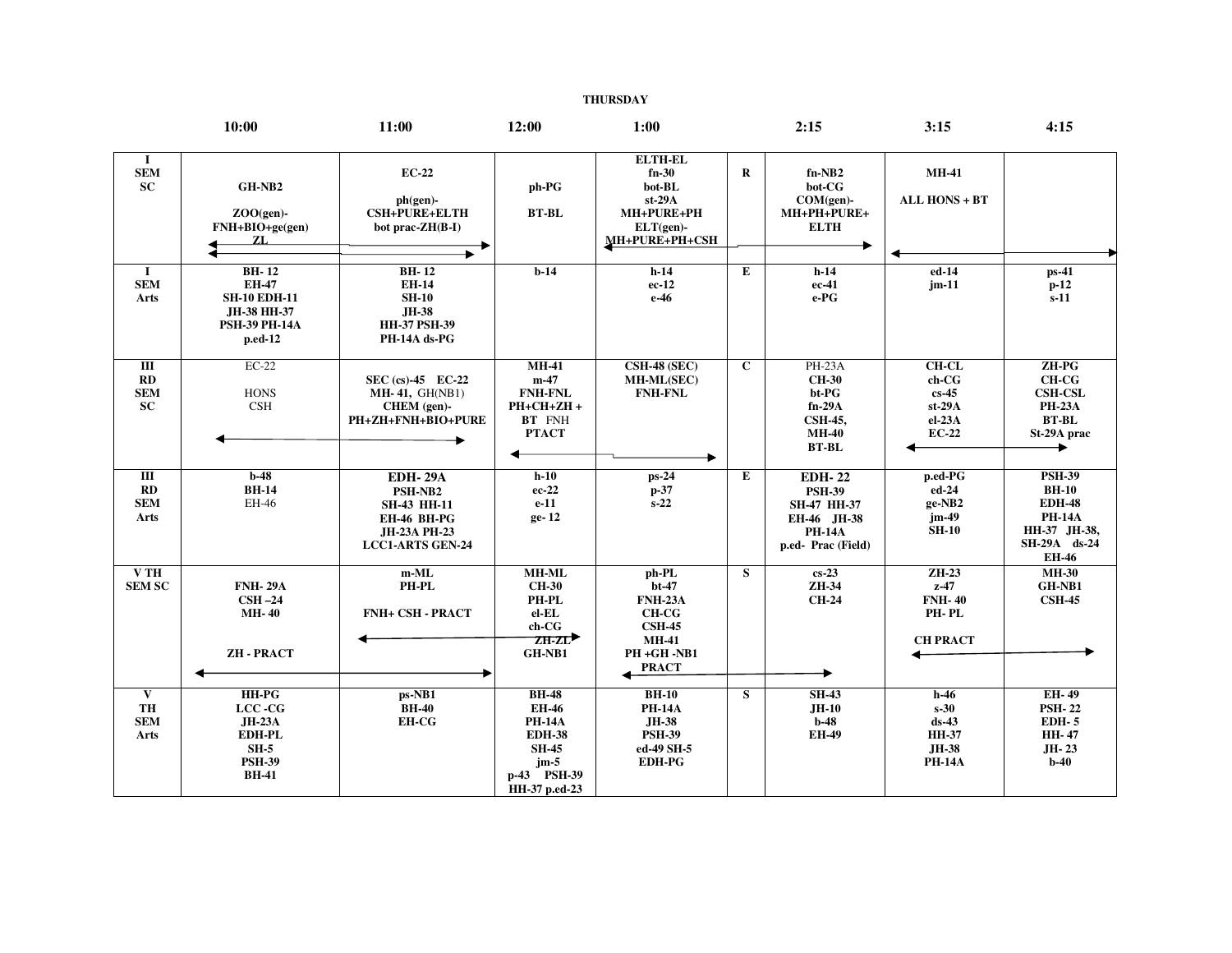**FRIDAY** 

|                                                      | 10:00                                                                                                          | 11:00                                                                                                           | 12:00                                                                                         | 1:00                                                                                                   |                | 2:15                                                                                                         | 3:15                                                                                                          | 4:15                                                                                                 |
|------------------------------------------------------|----------------------------------------------------------------------------------------------------------------|-----------------------------------------------------------------------------------------------------------------|-----------------------------------------------------------------------------------------------|--------------------------------------------------------------------------------------------------------|----------------|--------------------------------------------------------------------------------------------------------------|---------------------------------------------------------------------------------------------------------------|------------------------------------------------------------------------------------------------------|
| -1<br><b>SEM</b><br><b>SC</b>                        | $m-41$<br>CHEM(gen)-<br>PURE+BIO+FN(gen)+BT<br>GH-NB2<br>$ph(gen) - MH$<br>(Prac)                              | GH-NB2<br>$m-41$                                                                                                | <b>PH-23A</b><br><b>FNH-FNL</b><br>ZH-34<br><b>CH-CG</b><br><b>ELTH-EL</b><br><b>CSH-45</b>   | <b>PH-23A</b><br><b>FNH-FNL</b><br>ZH-34 CH-CG<br><b>ELTH-EL</b><br><b>CSH-45 MH-41</b><br>EC-22 BT-BL | $\bf R$        | $ch-CG$<br>el-EL<br>$cs$ -CSL<br>$st-29A$                                                                    | <b>MH-41</b><br><b>ALL HONS</b>                                                                               | <b>MH-41</b><br>bot prac(bio gen+ ge gen)                                                            |
|                                                      |                                                                                                                |                                                                                                                 | <b>MH-41</b><br>$EC-22$<br><b>BT-BL</b>                                                       |                                                                                                        |                |                                                                                                              |                                                                                                               |                                                                                                      |
| -1<br><b>SEM</b><br>Arts                             | <b>BH-14</b><br><b>EH-46</b><br><b>SH-11</b><br><b>EDH-12</b><br>JH-38<br><b>HH-37 PSH-39</b><br><b>PH-14A</b> | <b>BH-11</b><br><b>EH-14</b><br><b>SH-10</b><br><b>EDH-12</b><br>JH-38 HH-37<br><b>PSH-39 PH-14A</b><br>p.ed-46 | $ps-14$<br>$p-12$<br>$s-10$                                                                   | ed-14<br>$jm-12$                                                                                       | E              | $ps-34$<br>$p-11$<br>$s-10$                                                                                  | <b>BH-11</b><br><b>EH-46</b><br><b>SH-10</b><br><b>EDH-24</b><br>JH-38 HH-37<br><b>PSH-39 PH-14A</b><br>ec-PG | $h-14$<br>$e-30$                                                                                     |
| Ш<br>RD<br><b>SEM</b><br>SC                          | <b>MH-49</b><br>GH-NB1<br>$SEC(z) -45$<br><b>EC-22</b><br><b>ALL HONS</b>                                      | $MH-47$<br>GH-NB1<br>$EC-22$                                                                                    | <b>CSH-CSL</b><br>ZH-24<br><b>PH-11 BT-BL</b><br>PH(gen)- CH<br>$+MH+PURE$<br>Prac            | <b>CSH-47</b><br>ZH-24<br><b>BT-BL</b><br>$EC-22$                                                      | $\overline{c}$ | GH-NB1<br><b>FNH-FNL</b><br><b>CH-30</b><br><b>PH-23A</b><br>$m-41$<br><b>MH-47</b>                          | <b>CSH-45</b><br><b>CH-CL</b><br><b>FNH-30</b><br>ZH-34<br><b>PH-23A</b><br><b>MH-47</b>                      | $ph-10$<br>$z-48$<br>GH-NB1<br>ZH-PG<br>$st-29A$                                                     |
| $\overline{III}$<br>RD<br><b>SEM</b><br><b>Arts</b>  | <b>PSH-34</b><br><b>HH-47</b><br>EH-PG JH-23A<br><b>SH-10</b><br>EDH-CG SEC(b)-48<br>$SEC(p.edu) - 29A$        | $b-48$<br>EH-46                                                                                                 | $ps-46$<br>$s-43$<br>ge-NB1                                                                   | $p.$ ed-11<br>ed-PG<br>ge-NB1<br>$jm-48$                                                               | E              | <b>EH-46</b><br><b>BH-48</b><br><b>SH-40 PSH-39</b><br><b>EDH-PG</b><br>НН-37 РН-14А<br><b>LCC1-A GEN-24</b> | $ps-14$<br>$p-12$<br>$s-22$                                                                                   | <b>PSH-39</b><br><b>HH-37</b><br><b>EH-46</b><br>JH-38 PH-14A<br><b>SH-49 EDH-11</b><br><b>BH-12</b> |
| $\mathbf{V}$<br><b>TH</b><br><b>SEM</b><br><b>SC</b> | $CH-30$<br>$z$ - ZL2<br>PH-PL<br>(FNH+CSH) PRAC                                                                | $CH-CL$<br>fn-FNL2<br>$m-ML$<br>ZH-PG<br>ZH-40<br>PH-PL                                                         | <b>MH-ML</b><br>el-29A<br>$ch-30$<br><b>CSH-47</b><br>GH-NB2<br>$ZH + PH$<br><b>HONS PRAC</b> | $ph-23$<br><b>FNH-ML</b><br><b>CSH-CSL</b><br><b>CH-30</b><br><b>MH-12</b><br>$cs-49$                  | S              | $ZH-ZL$<br>$bt-29A$<br>PH-PL<br><b>CSH-45</b><br>$GH - NB2$<br><b>PRACTICAL</b>                              | <b>MH-ML</b><br>ZH-ZL2<br><b>PH-PL</b><br><b>FNH-40</b><br>CH + CSH HONS<br><b>PRAC</b><br>►                  | $z-34$<br><b>FNH-23</b><br><b>MH-40</b>                                                              |
| $\mathbf{V}$<br><b>TH</b><br><b>SEM</b><br>Arts      | EH-46<br>$\mathbf{PH}\text{-}\mathbf{PL}$<br><b>PSH-43</b><br><b>EDH-23</b><br><b>HH-40</b><br>$b - 24$        | <b>EH-30</b><br>jm-CG<br><b>HH-45</b><br><b>EDH-29A</b><br><b>SH-49</b><br>JH-23A                               | <b>BH-23</b><br><b>EDH-38</b><br>LCC-PG<br><b>PSH-39</b>                                      | $s-5$<br><b>PSH-39</b><br><b>HH-37</b><br><b>SH-43</b><br>$h-29A$<br>ps-14A<br><b>PH-10</b>            | S              | <b>PSH-38</b><br><b>HH-22</b><br>$h-43$<br>$ed-23$<br><b>BH-49</b><br>$JH-5$                                 | <b>BH-49</b><br><b>EH-48</b><br><b>JH-29A</b><br><b>EDH-23</b><br>ge-NB1<br>p.ed-CG<br><b>SH-43</b><br>$jm-5$ | $SH-23A$<br><b>EH-43</b><br>JH-45<br>PH-PL<br>$b-NB2$<br><b>BH-24</b>                                |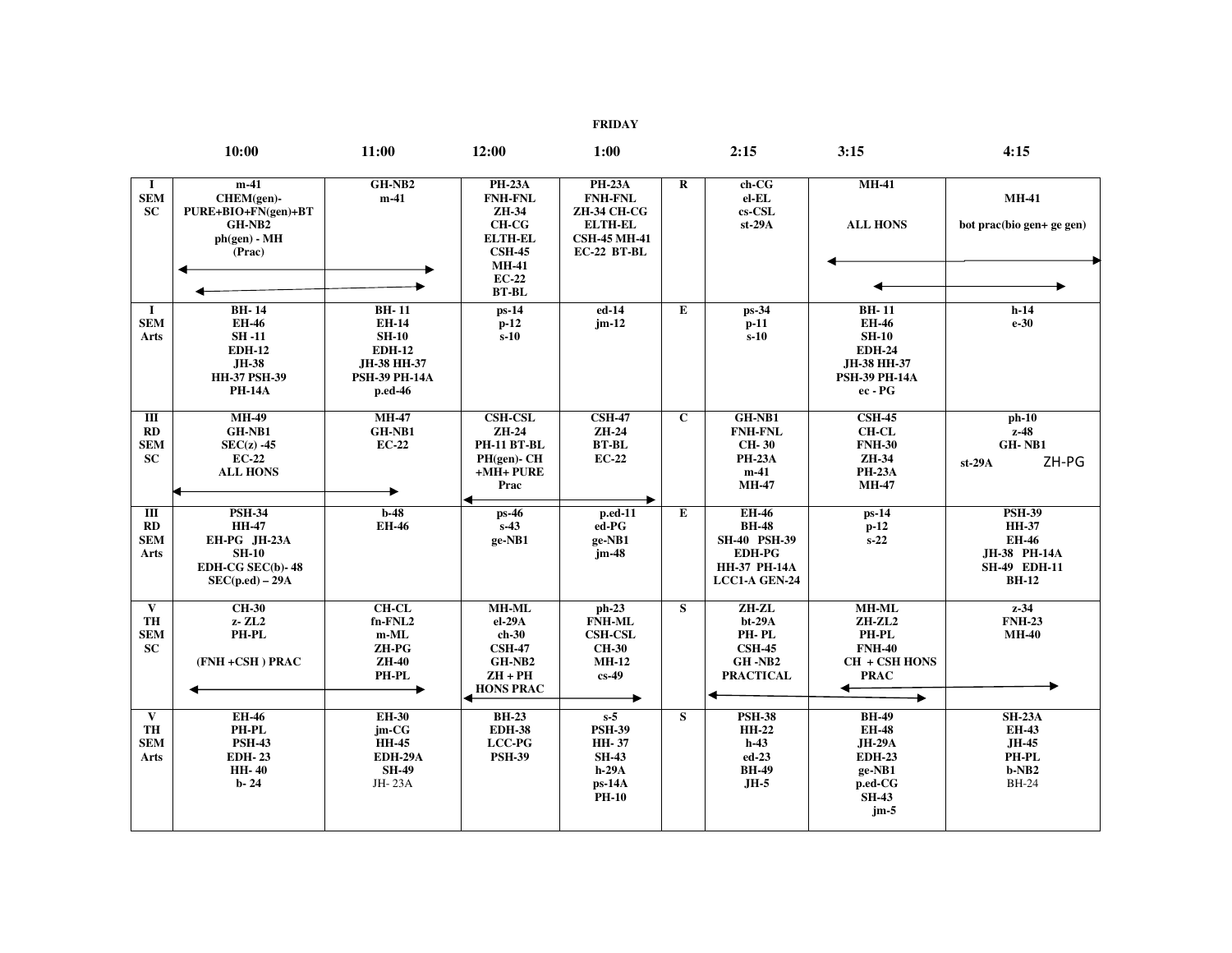**SATURDAY** 

|                                                      | 10:00                                                                                                            | 11:00                                                                                                             | 12:00                                                                                                             | 1:00                                                                                                                  |              | 2:15                                                                                                     | 3:15                                                                                                  | 4:15                                                                                                   |
|------------------------------------------------------|------------------------------------------------------------------------------------------------------------------|-------------------------------------------------------------------------------------------------------------------|-------------------------------------------------------------------------------------------------------------------|-----------------------------------------------------------------------------------------------------------------------|--------------|----------------------------------------------------------------------------------------------------------|-------------------------------------------------------------------------------------------------------|--------------------------------------------------------------------------------------------------------|
| -1<br><b>SEM</b><br><b>SC</b>                        | ZOO(gen)-FNH+BIO<br>$+$ ge (gen with bot<br>combination)<br>$ph(gen) - CH + CSH+$<br>PURE+ELTH                   | GH-NB1<br><b>BT PRAC</b>                                                                                          | <b>PH-23A</b><br>FNH-NB2<br><b>ZH-PG CH-CG</b><br>ELTH-29A<br><b>CSH-45</b><br><b>MH-41</b><br><b>EC-22 BT-BL</b> | $m-41$<br><b>GH-NBI</b>                                                                                               | $\bf{R}$     | $m-41$<br>$z-34$<br>GH-NB1                                                                               | <b>AECC</b><br>(Science with Geography<br>Honours)<br><b>BNG-14</b><br><b>ENG-CG</b>                  | <b>AECC</b><br>(Science with<br><b>Geography Honours)</b><br><b>BNG-14</b><br><b>ENG-CG</b>            |
| $\bf{I}$<br><b>SEM</b><br><b>Arts</b>                | $b-14$                                                                                                           | ps-24<br>$s-11$                                                                                                   | p.ed-48<br>$ed-14$<br>ge-NB1<br>$jm-38$                                                                           | <b>BH-11</b><br><b>EH-46</b><br><b>SH-10 EDH-49</b><br>JH-38 HH-37<br><b>PSH-39 PH-14A</b><br>$ds-14$                 | Е            | $SH-10$<br>JH-38                                                                                         | ge-NB1                                                                                                | <b>TAGORE STUDIES</b><br><b>CLASS FOR</b><br><b>FOUNDATION</b><br><b>COURSE OF</b><br>PHOTOGRAPHY - 10 |
| Ш<br>RD<br><b>SEM</b><br><b>SC</b>                   | <b>CH-CL</b><br><b>BT-29A</b><br>$FN$ (gen)-BIO<br>$BT$ (gen)- $BIO$<br>◀                                        | $CH-CG$<br><b>CSH-45 BT-29A</b><br>ZH-ZL EC-22<br>$ELT$ (gen)-<br>MH+ CSH<br>COM (gen)-<br>$MH++PURE$             | $SEC(z) - 47$<br><b>MH-40</b>                                                                                     | $SEC (cs)-45$<br><b>MH-48</b><br><b>EC-22</b><br><b>ALL HONS Prac</b>                                                 | $\mathbf{C}$ | $MH-47$<br>$m-24$<br><b>FNH-48</b><br>PH-PG<br><b>GH-30</b><br><b>BT-BL</b>                              | $CH-CL$<br>ch-CG<br>$cs-45$<br>el-23A                                                                 | $m-41$<br>$fn-NB2$<br>GH-NB1<br>$EC-22$<br><b>BT-BL</b>                                                |
| Ш<br>RD<br><b>SEM</b><br>Arts                        | <b>PSH-39</b><br><b>BH-49 EH-46</b><br>JH-23A PH-14A<br><b>EDH-11</b><br><b>SH-10 LCC1-ARTS</b><br><b>GEN-24</b> | p.ed -47<br>ed-14<br>ge-NB2<br>jm-48 HH-37                                                                        | $h-11$<br>e-46<br>$ec-10$                                                                                         | $ps-24$<br>$s-43$                                                                                                     | $\bf E$      | <b>BH-12</b><br>EH-46 JH-29A<br><b>PH-14A SH-11</b><br><b>HH-37 PSH-39</b><br><b>EDH-14</b><br>$ds - 40$ | h-PG<br>$e-24$<br>ec-47                                                                               | <b>BH-12</b><br>EH-46 JH-38<br><b>PH-14A</b><br><b>SH-49 HH-37</b><br><b>PSH-39</b><br><b>EDH-24</b>   |
| $\mathbf{V}$<br><b>TH</b><br><b>SEM</b><br><b>SC</b> | CH-30<br>$\text{CSH-45}$<br>$z$ - $ZL2$<br>GH-NB2<br><b>FNH-FNL</b><br><b>ZH HONS PRAC</b>                       | $CH-CL$<br>$fn-NB1$<br><b>MH-ML</b><br>$m-41$                                                                     | $CH-CL$<br>$el$ - $EL$<br>PH-PL<br>ZH-34<br><b>FNH-FNL</b><br><b>CSH-45</b>                                       | <b>MH-ML</b><br>ph-PL<br>bt-BL<br><b>FNH-23A</b><br><b>PH-23</b><br><b>CSH-CSL</b><br>GH-NB2<br><b>PRACTICAL</b><br>↞ | S            | $cs-45$<br>PH-PL<br><b>MH-ML</b>                                                                         | $ch-30$<br>PH-PL<br>GH-NB2<br><b>MH-40</b><br>ZH + CH HONS PRAC                                       | <b>CLASS FOR</b><br><b>PERSONSLITY</b><br><b>DEVELOPMENT</b>                                           |
| $\overline{\mathbf{v}}$<br>TH<br><b>SEM</b><br>Arts  | <b>EH-40</b><br><b>BH-41</b><br>EDH-5<br>JH-14<br><b>SH-23</b><br>jm-38<br>p.ed-CG<br>ed-22                      | <b>BH-PG</b><br><b>EH-46</b><br><b>JH-38</b><br>EDH-PL<br>$b-5$<br><b>PH-14A</b><br><b>SH-10</b><br><b>PSH-30</b> | <b>PSH-39</b><br><b>HH-37</b><br>$LCC - 24$<br>$SH-5$<br><b>PH-14A</b><br><b>BH-49</b>                            | <b>PSH-49</b><br><b>HH-PG</b><br>ge-CG<br>JH-30<br><b>EDH-29A</b><br>p.ed - 5<br><b>PH-14A</b>                        | S            | $jm-23A$<br>$p-22$<br><b>PSH-23</b><br><b>HH-43</b><br><b>BH-49</b>                                      | JH-38<br>$h-48$<br>$s-49$<br>$ds-41$<br><b>EDH-11</b><br><b>EH-46</b><br><b>SH-10</b><br><b>HH-12</b> | <b>EH-PG</b><br><b>PH-23A</b><br>ps-34<br><b>HH-11</b>                                                 |